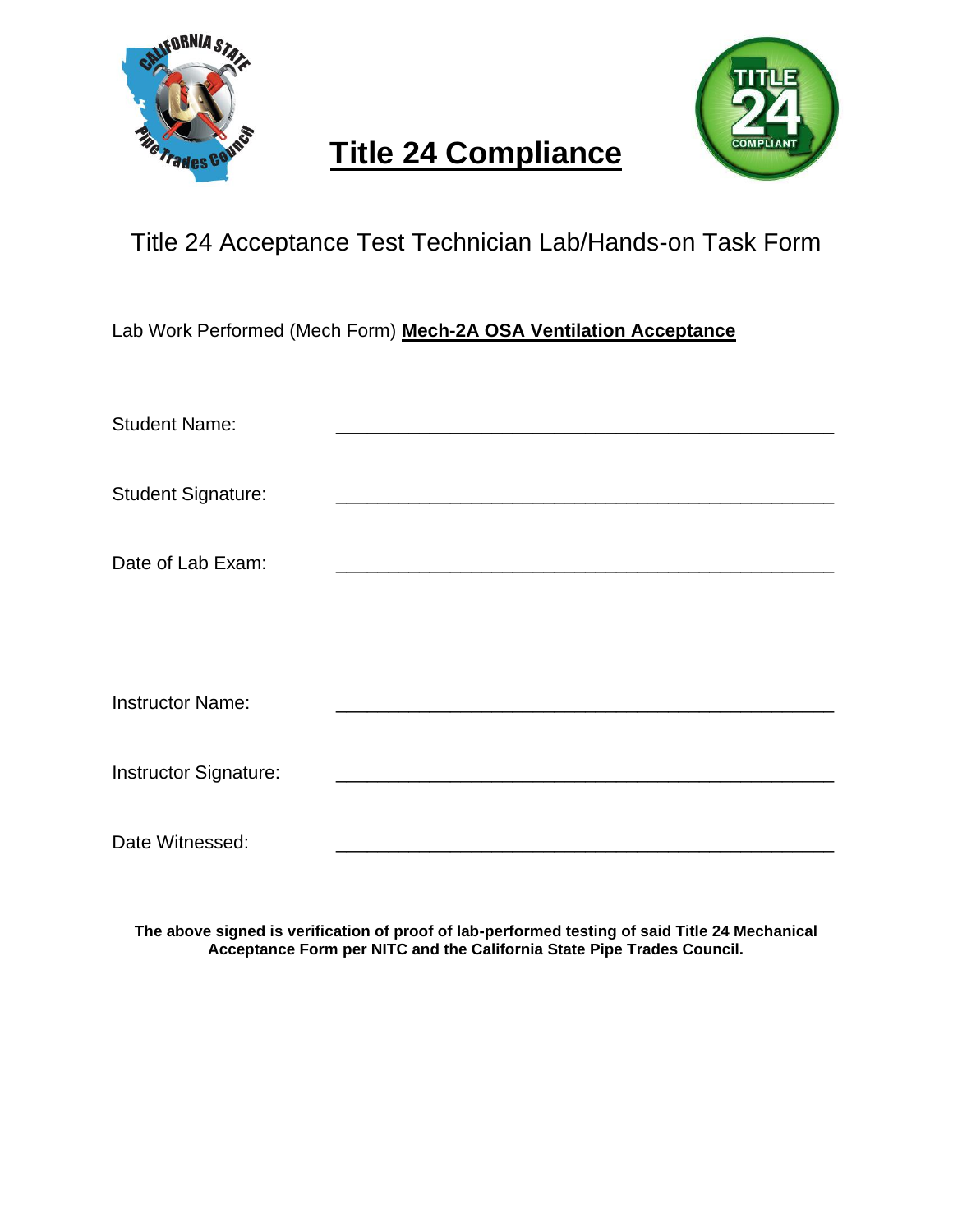



### Title 24 Acceptance Test Technician Lab/Hands-on Task Form

Lab Work Performed (Mech Form) **Mech-3A Pkg. CAV, Unitary AC Control Acceptance**

| <b>Student Name:</b>      |  |
|---------------------------|--|
|                           |  |
| <b>Student Signature:</b> |  |
|                           |  |
| Date of Lab Exam:         |  |
|                           |  |
|                           |  |
|                           |  |
| <b>Instructor Name:</b>   |  |
|                           |  |
| Instructor Signature:     |  |
|                           |  |
| Date Witnessed:           |  |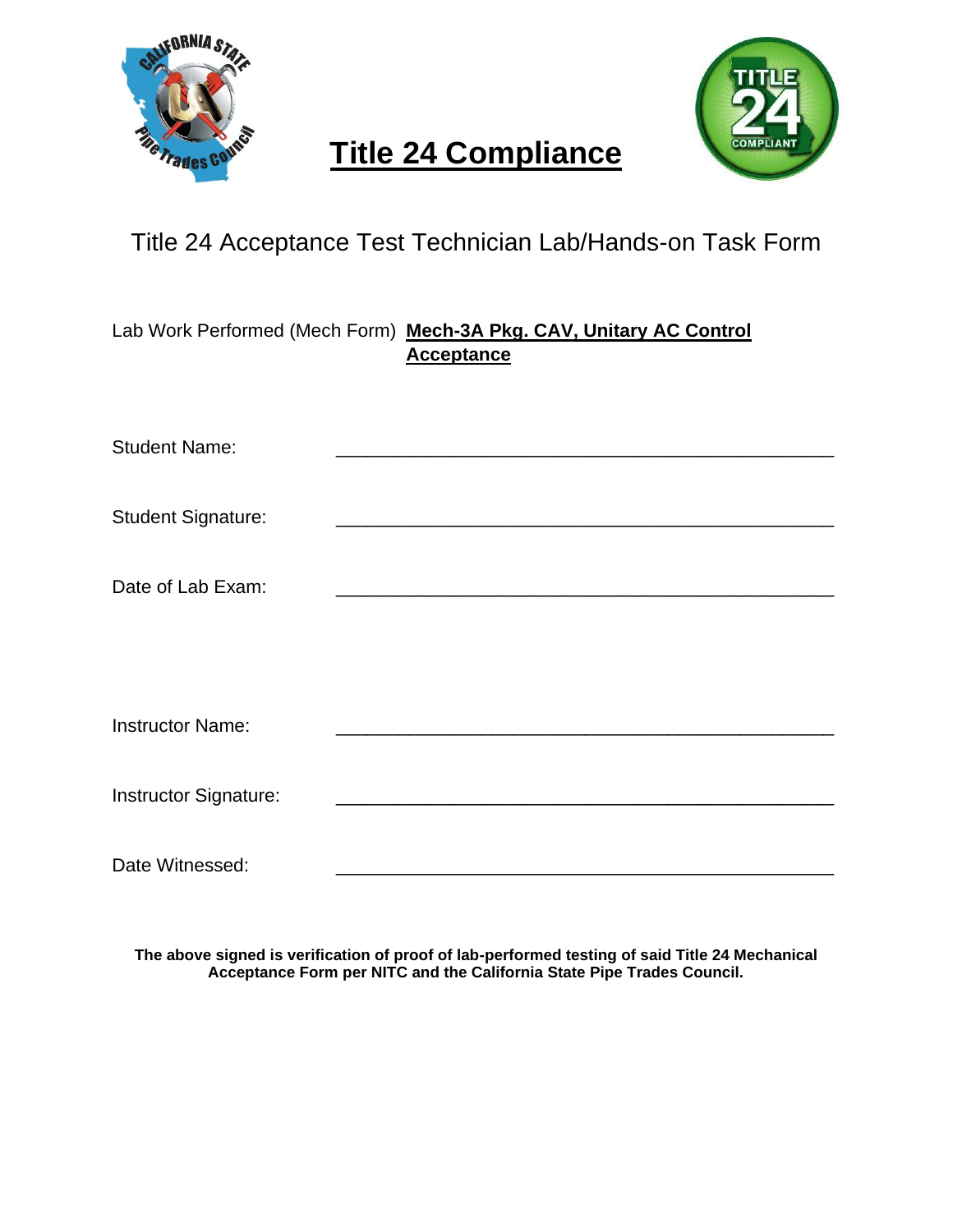



### Title 24 Acceptance Test Technician Lab/Hands-on Task Form

Lab Work Performed (Mech Form) **Mech-4A Air Distribution Duct Leakage – HERS Rater Only**

| <b>Student Name:</b>      |  |
|---------------------------|--|
|                           |  |
| <b>Student Signature:</b> |  |
|                           |  |
| Date of Lab Exam:         |  |
|                           |  |
|                           |  |
|                           |  |
| <b>Instructor Name:</b>   |  |
|                           |  |
| Instructor Signature:     |  |
|                           |  |
| Date Witnessed:           |  |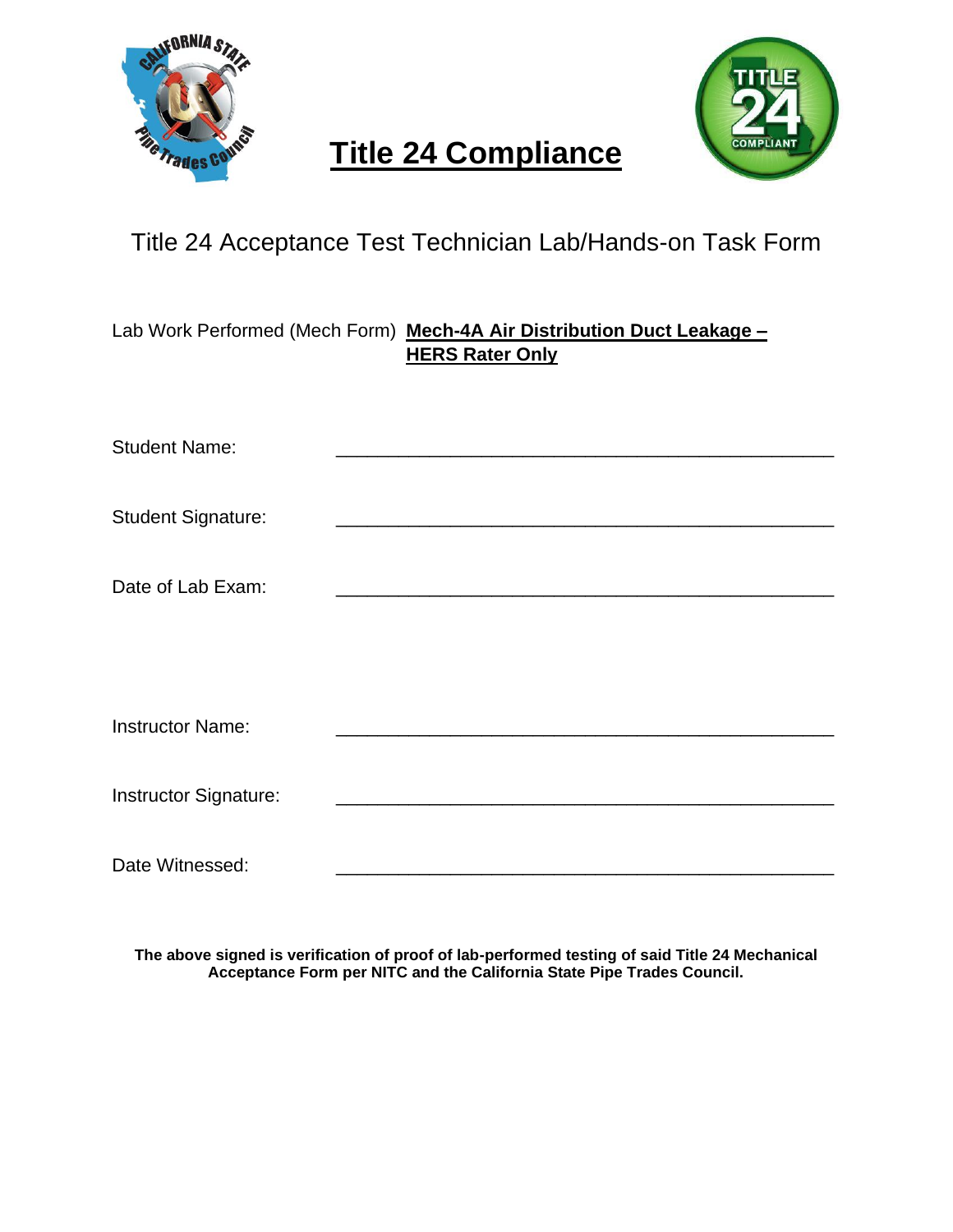



### Title 24 Acceptance Test Technician Lab/Hands-on Task Form

Lab Work Performed (Mech Form) **Mech-4B Air Distribution Duct Leakage – ATT Only**

| <b>Student Name:</b>      |                                                                                                                                                                                                                                      |
|---------------------------|--------------------------------------------------------------------------------------------------------------------------------------------------------------------------------------------------------------------------------------|
|                           |                                                                                                                                                                                                                                      |
| <b>Student Signature:</b> | <u>and the state of the state of the state of the state of the state of the state of the state of the state of the state of the state of the state of the state of the state of the state of the state of the state of the state</u> |
|                           |                                                                                                                                                                                                                                      |
| Date of Lab Exam:         |                                                                                                                                                                                                                                      |
|                           |                                                                                                                                                                                                                                      |
|                           |                                                                                                                                                                                                                                      |
|                           |                                                                                                                                                                                                                                      |
| <b>Instructor Name:</b>   |                                                                                                                                                                                                                                      |
|                           |                                                                                                                                                                                                                                      |
| Instructor Signature:     |                                                                                                                                                                                                                                      |
|                           |                                                                                                                                                                                                                                      |
| Date Witnessed:           |                                                                                                                                                                                                                                      |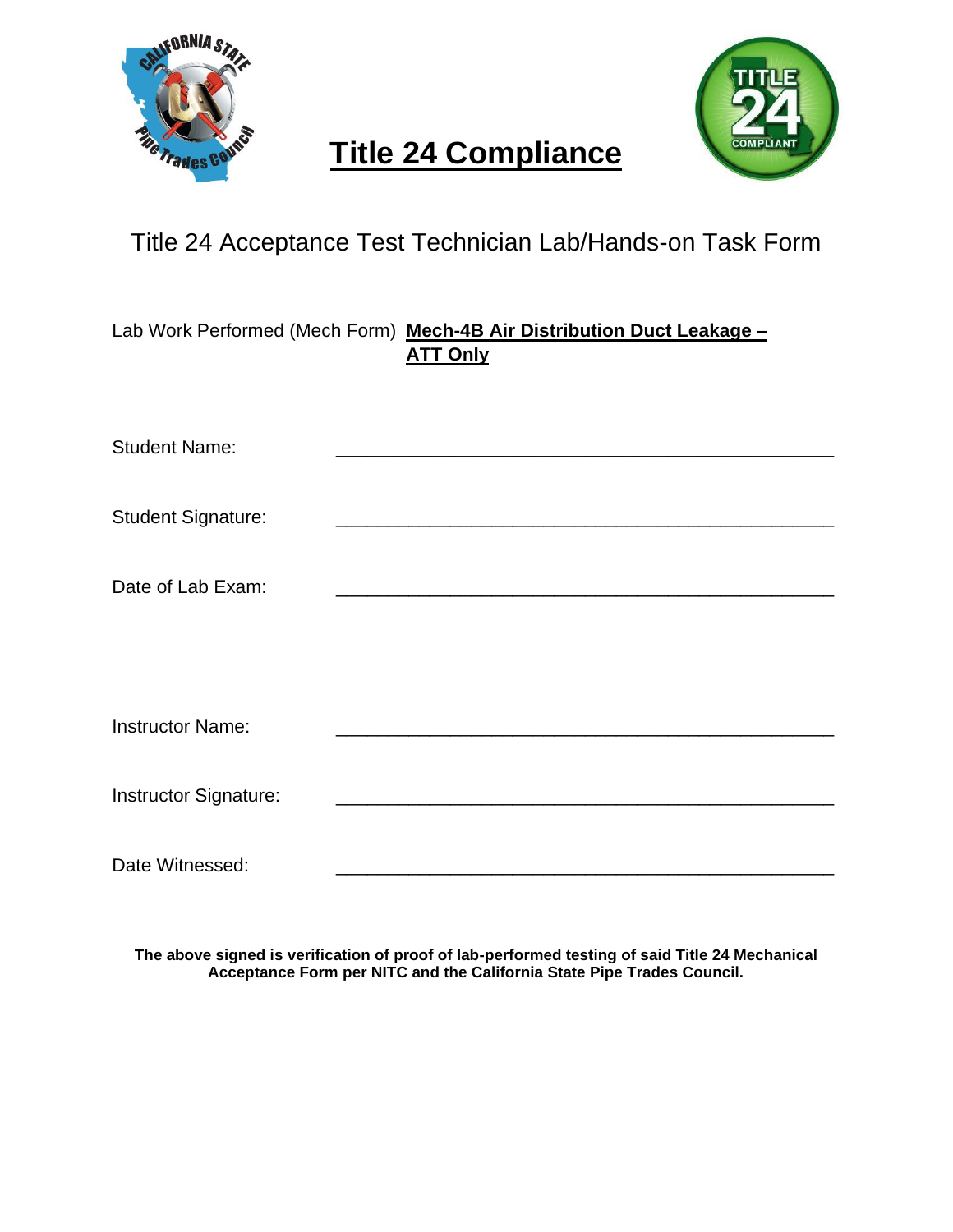



#### Title 24 Acceptance Test Technician Lab/Hands-on Task Form

Lab Work Performed (Mech Form) **Mech-5A Air Economizer Controls Acceptance**

| <b>Student Name:</b>      |  |
|---------------------------|--|
| <b>Student Signature:</b> |  |
| Date of Lab Exam:         |  |
|                           |  |
| <b>Instructor Name:</b>   |  |
| Instructor Signature:     |  |
| Date Witnessed:           |  |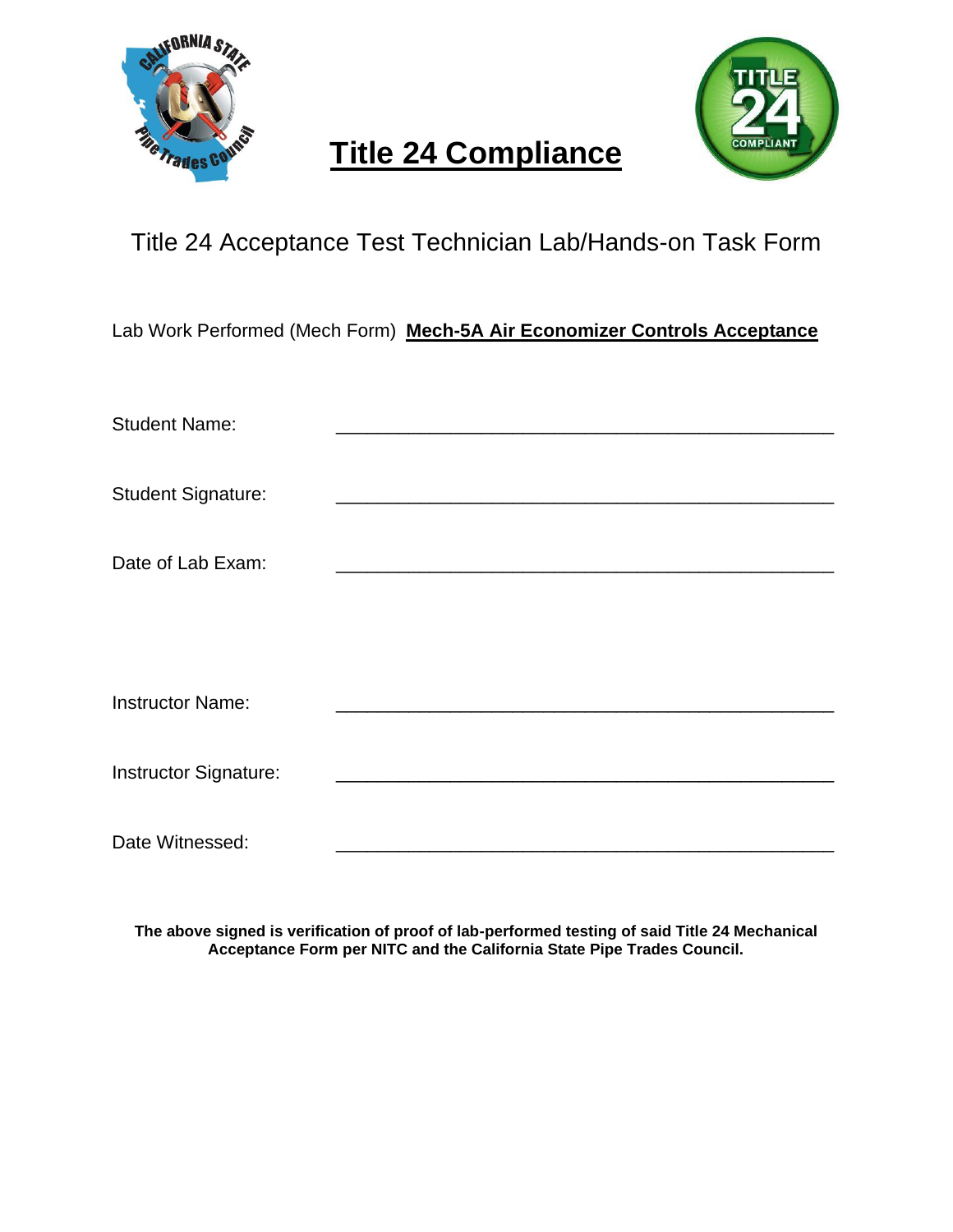



#### Title 24 Acceptance Test Technician Lab/Hands-on Task Form

Lab Work Performed (Mech Form) **Mech-6A Air Demand Controlled Ventilation Acceptance**

| <b>Student Name:</b>      |  |
|---------------------------|--|
|                           |  |
| <b>Student Signature:</b> |  |
|                           |  |
| Date of Lab Exam:         |  |
|                           |  |
|                           |  |
|                           |  |
| <b>Instructor Name:</b>   |  |
|                           |  |
| Instructor Signature:     |  |
|                           |  |
| Date Witnessed:           |  |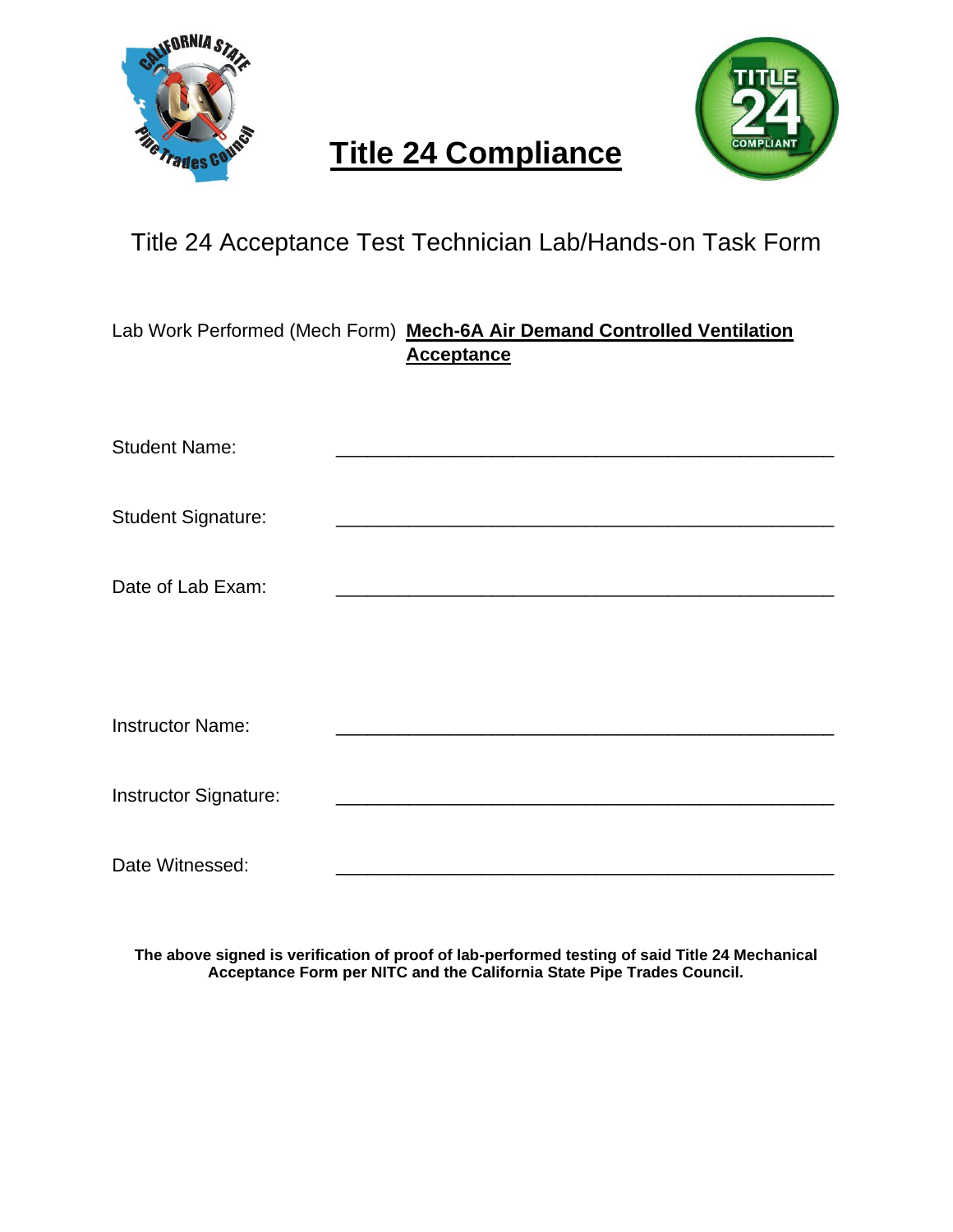



#### Title 24 Acceptance Test Technician Lab/Hands-on Task Form

Lab Work Performed (Mech Form) **Mech-7A Supply Fan Variable Flow Control Acceptance**

| <b>Student Name:</b>      |  |
|---------------------------|--|
|                           |  |
| <b>Student Signature:</b> |  |
|                           |  |
| Date of Lab Exam:         |  |
|                           |  |
|                           |  |
|                           |  |
| <b>Instructor Name:</b>   |  |
|                           |  |
| Instructor Signature:     |  |
|                           |  |
| Date Witnessed:           |  |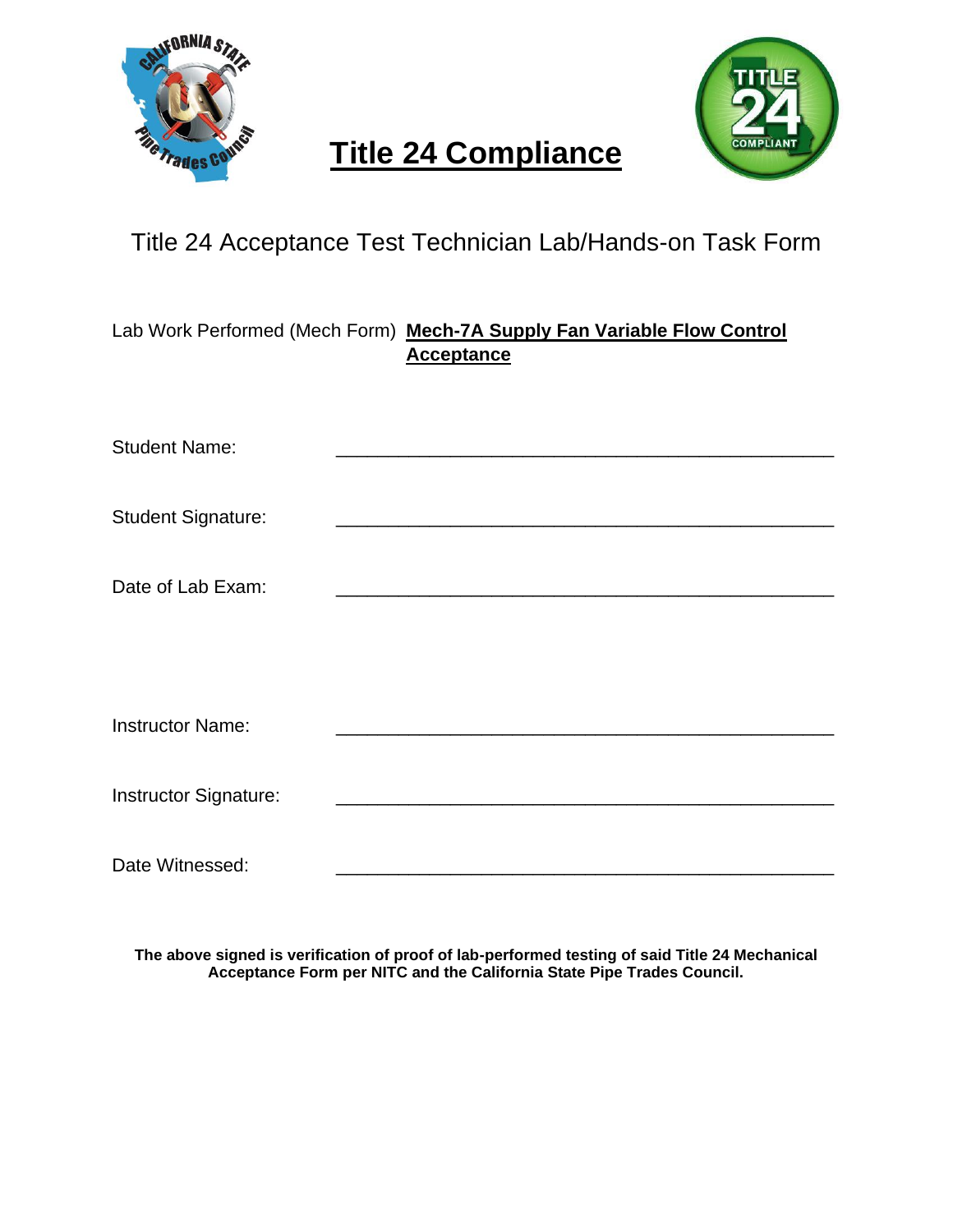



#### Title 24 Acceptance Test Technician Lab/Hands-on Task Form

Lab Work Performed (Mech Form) **Mech-8A Valve Leakage Acceptance**

| <b>Student Name:</b>      |  |
|---------------------------|--|
|                           |  |
| <b>Student Signature:</b> |  |
| Date of Lab Exam:         |  |
|                           |  |
|                           |  |
| <b>Instructor Name:</b>   |  |
|                           |  |
| Instructor Signature:     |  |
|                           |  |
| Date Witnessed:           |  |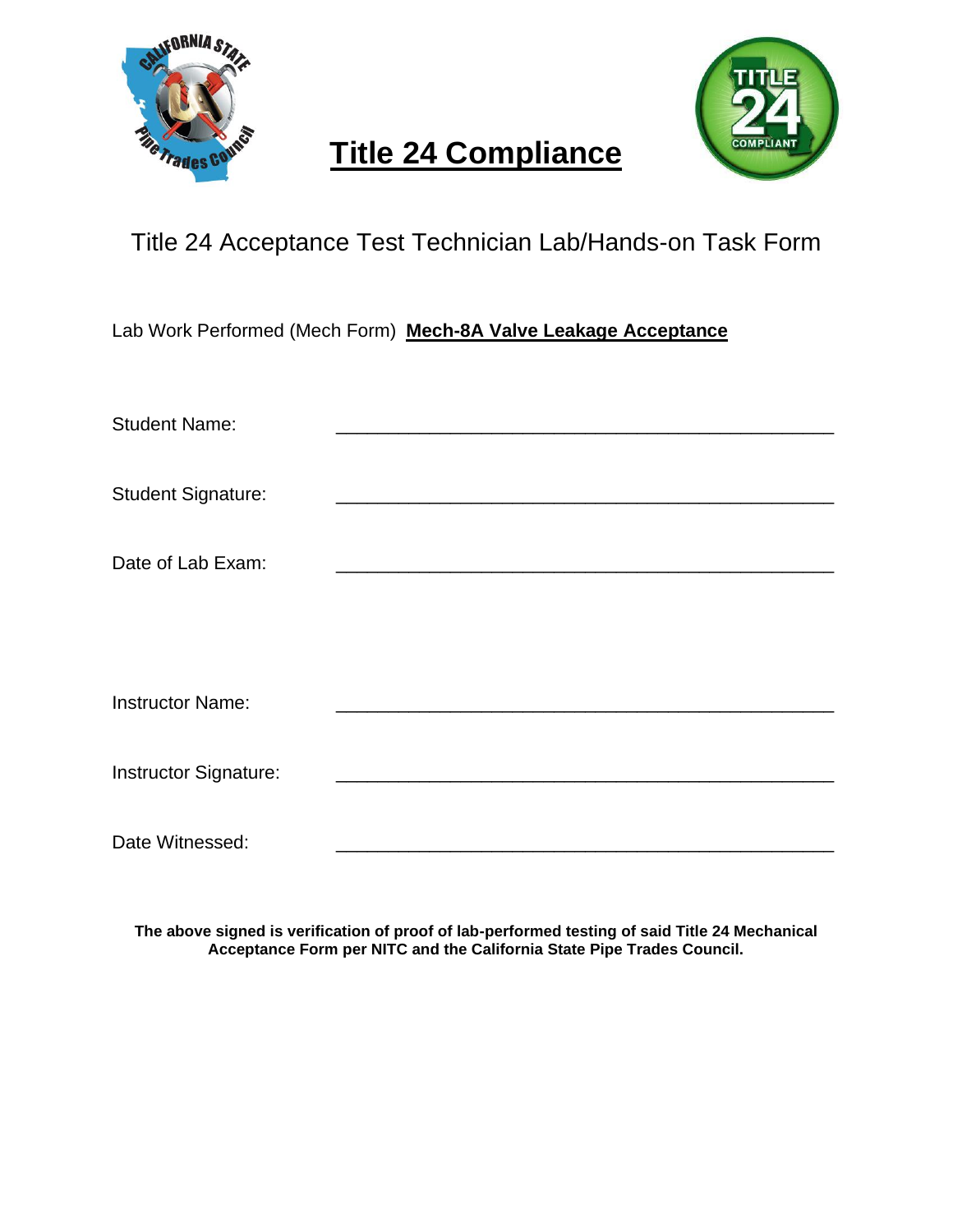



### Title 24 Acceptance Test Technician Lab/Hands-on Task Form

Lab Work Performed (Mech Form) **Mech-9A Supply Water Temperature Reset Controls Acceptance**

| <b>Student Name:</b>      |  |
|---------------------------|--|
|                           |  |
| <b>Student Signature:</b> |  |
|                           |  |
| Date of Lab Exam:         |  |
|                           |  |
|                           |  |
|                           |  |
| <b>Instructor Name:</b>   |  |
|                           |  |
| Instructor Signature:     |  |
|                           |  |
| Date Witnessed:           |  |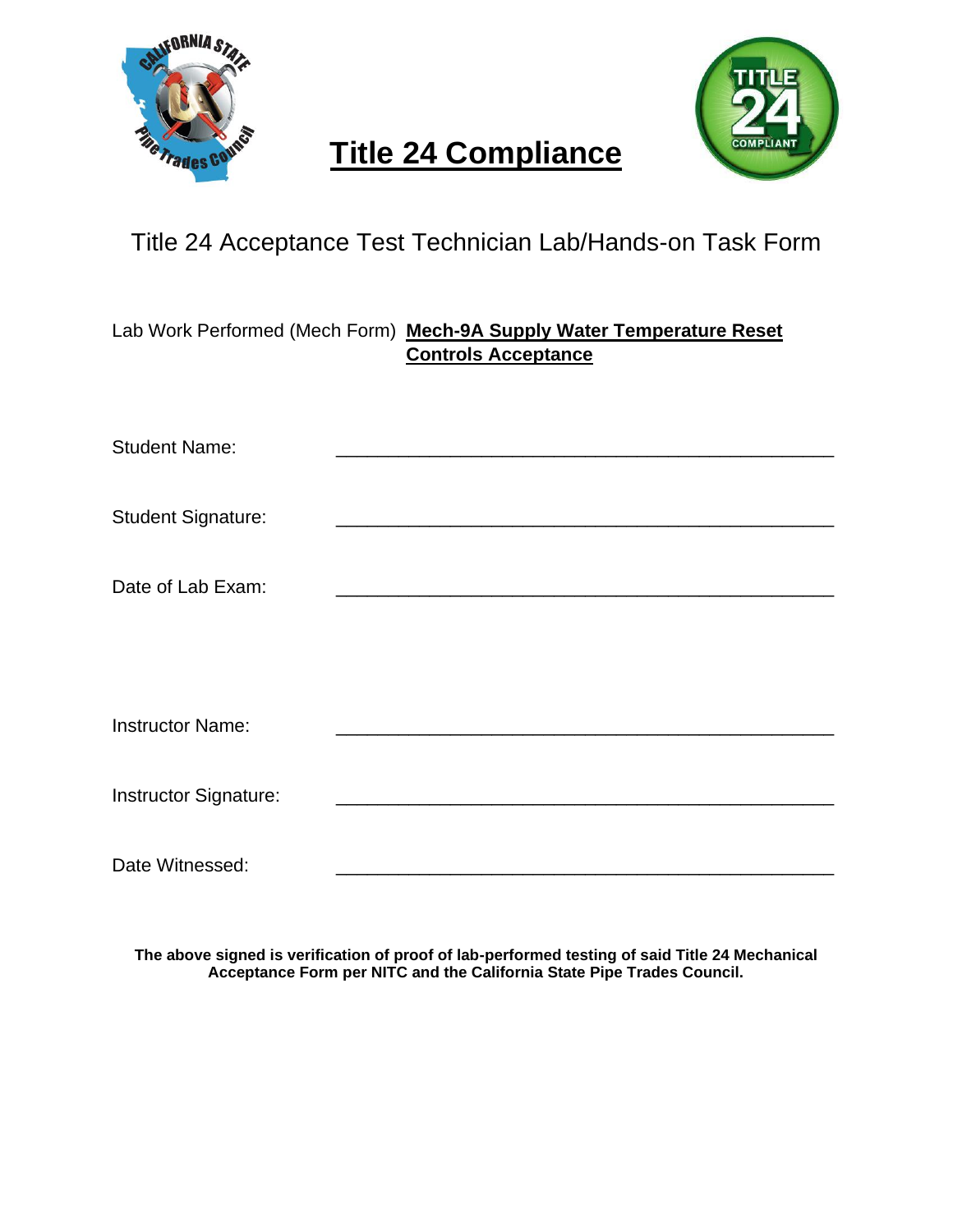



#### Title 24 Acceptance Test Technician Lab/Hands-on Task Form

Lab Work Performed (Mech Form) **Mech-10A Hydronic System Variable Flow Control Acceptance**

| <b>Student Name:</b>      |  |
|---------------------------|--|
|                           |  |
| <b>Student Signature:</b> |  |
|                           |  |
| Date of Lab Exam:         |  |
|                           |  |
|                           |  |
|                           |  |
| <b>Instructor Name:</b>   |  |
|                           |  |
| Instructor Signature:     |  |
|                           |  |
| Date Witnessed:           |  |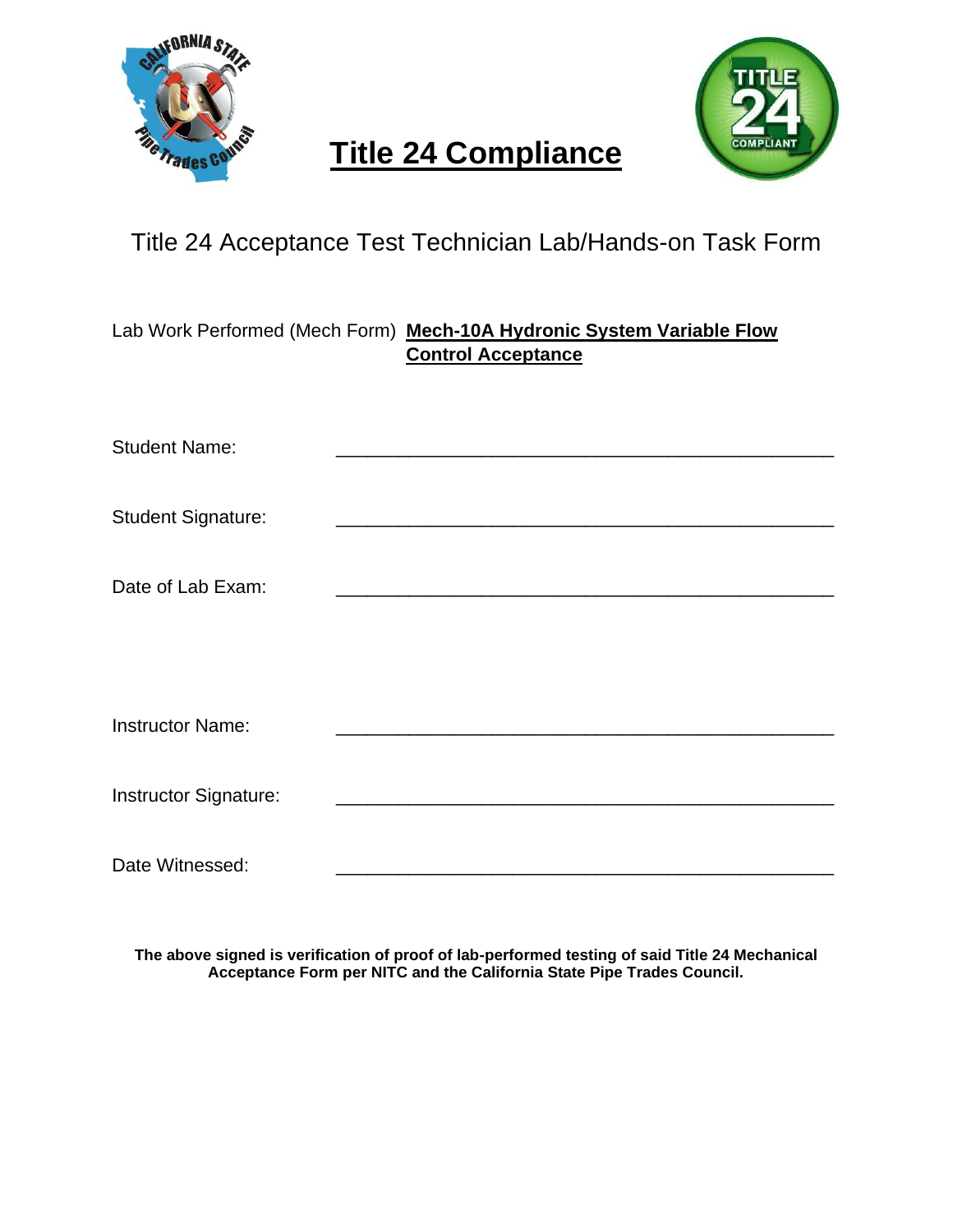



### Title 24 Acceptance Test Technician Lab/Hands-on Task Form

Lab Work Performed (Mech Form) **Mech-11A Automatic Demand Shed Control Acceptance**

| <b>Student Name:</b>      |  |
|---------------------------|--|
|                           |  |
| <b>Student Signature:</b> |  |
|                           |  |
| Date of Lab Exam:         |  |
|                           |  |
|                           |  |
|                           |  |
| <b>Instructor Name:</b>   |  |
|                           |  |
| Instructor Signature:     |  |
|                           |  |
| Date Witnessed:           |  |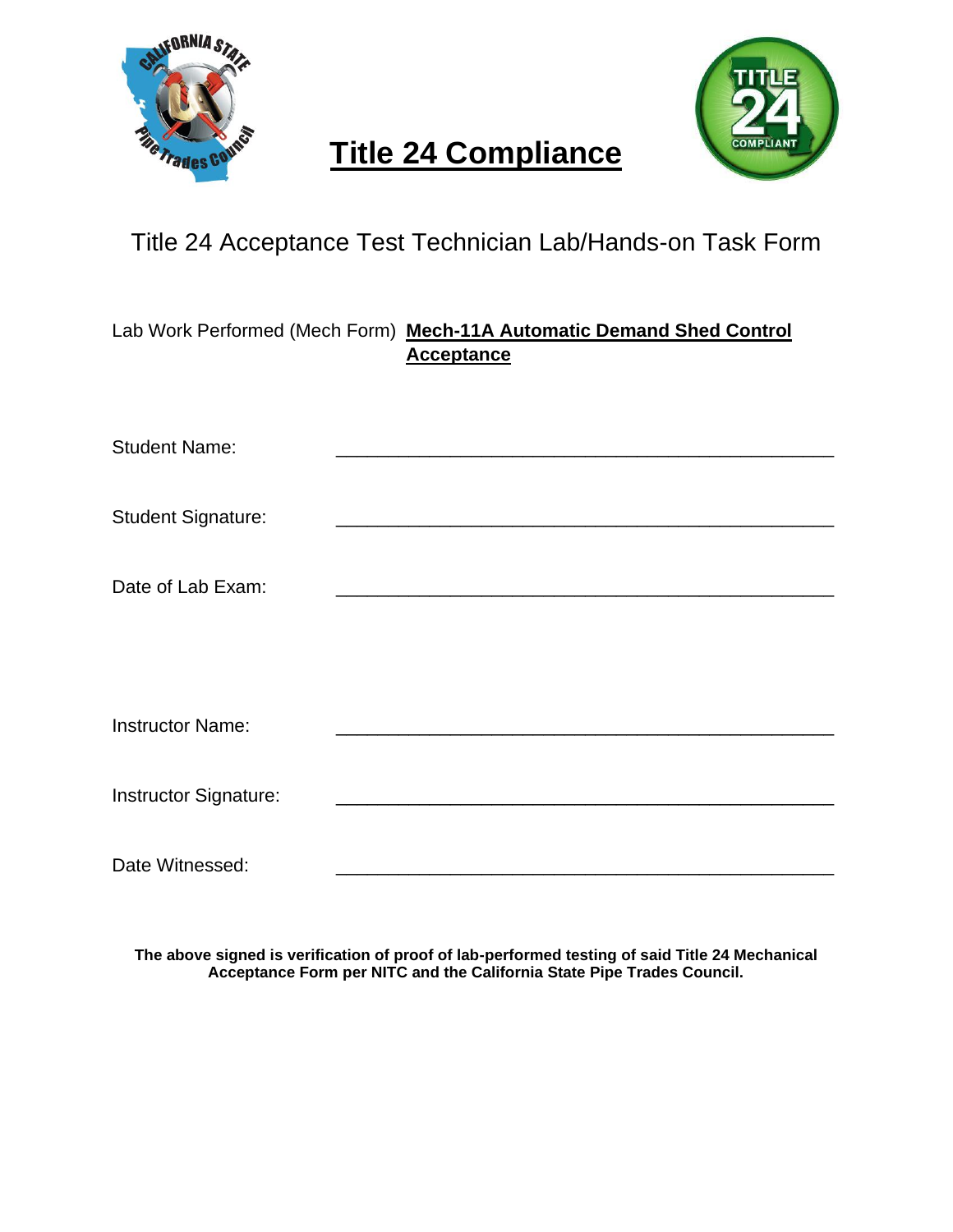

Date Witnessed:

## **Title 24 Compliance**



### Title 24 Acceptance Test Technician Lab/Hands-on Task Form

|                           | Lab Work Performed (Mech Form) Mech-12A Automatic Fault Detection<br><b>Diagnostics (FDD) For Packaged Direct-</b><br><b>Expansion (DX) Units Acceptance</b> |  |
|---------------------------|--------------------------------------------------------------------------------------------------------------------------------------------------------------|--|
| <b>Student Name:</b>      |                                                                                                                                                              |  |
| <b>Student Signature:</b> |                                                                                                                                                              |  |
| Date of Lab Exam:         |                                                                                                                                                              |  |
|                           |                                                                                                                                                              |  |
| <b>Instructor Name:</b>   |                                                                                                                                                              |  |
| Instructor Signature:     |                                                                                                                                                              |  |
|                           |                                                                                                                                                              |  |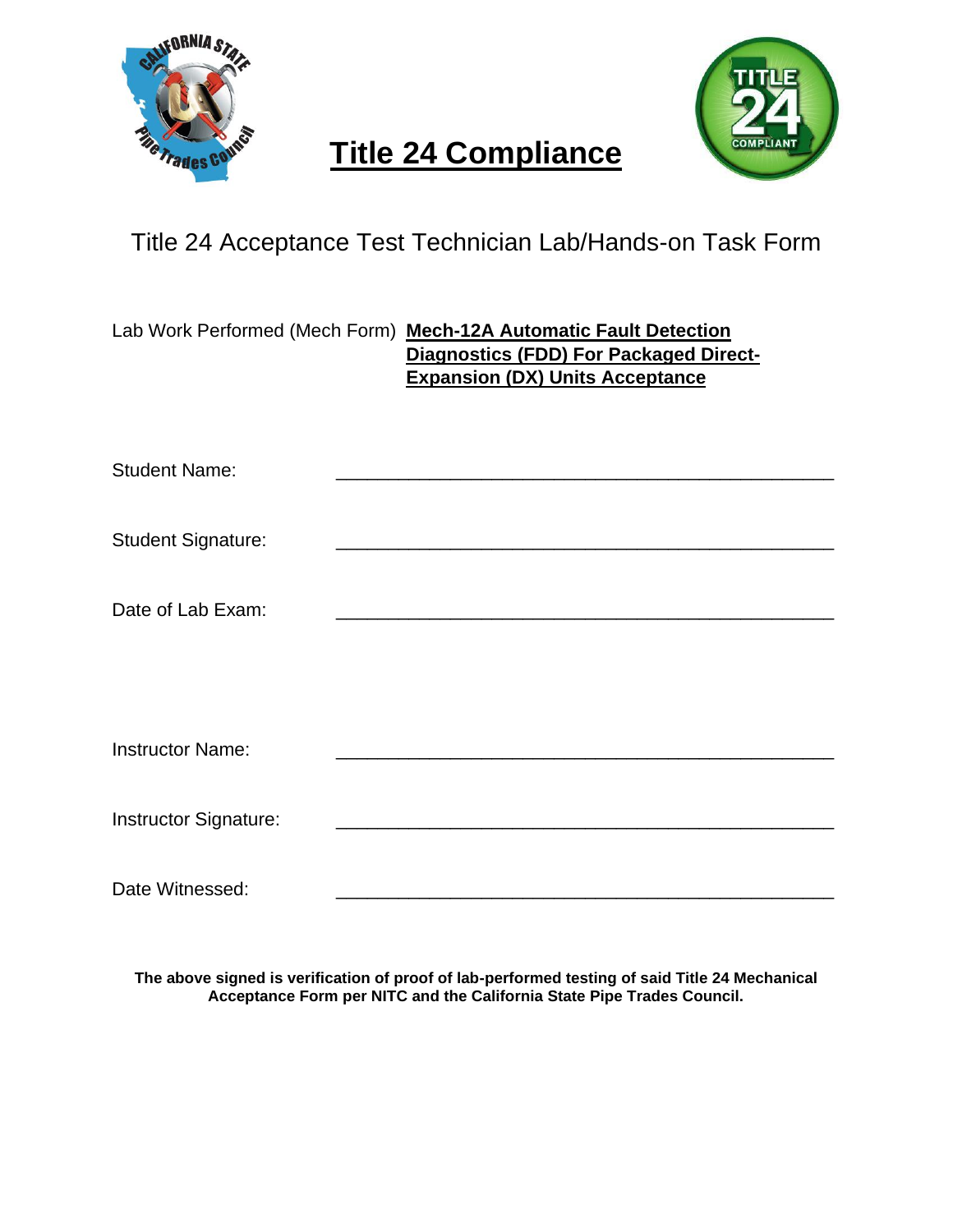



### Title 24 Acceptance Test Technician Lab/Hands-on Task Form

|                           | Lab Work Performed (Mech Form) Mech-13A Automatic Fault Detection<br>Diagnostics (FDD) for Air Handler Units and<br>Zone Terminal Units Acceptance |
|---------------------------|----------------------------------------------------------------------------------------------------------------------------------------------------|
| <b>Student Name:</b>      |                                                                                                                                                    |
| <b>Student Signature:</b> |                                                                                                                                                    |
| Date of Lab Exam:         |                                                                                                                                                    |
|                           |                                                                                                                                                    |
| <b>Instructor Name:</b>   |                                                                                                                                                    |
| Instructor Signature:     |                                                                                                                                                    |
| Date Witnessed:           |                                                                                                                                                    |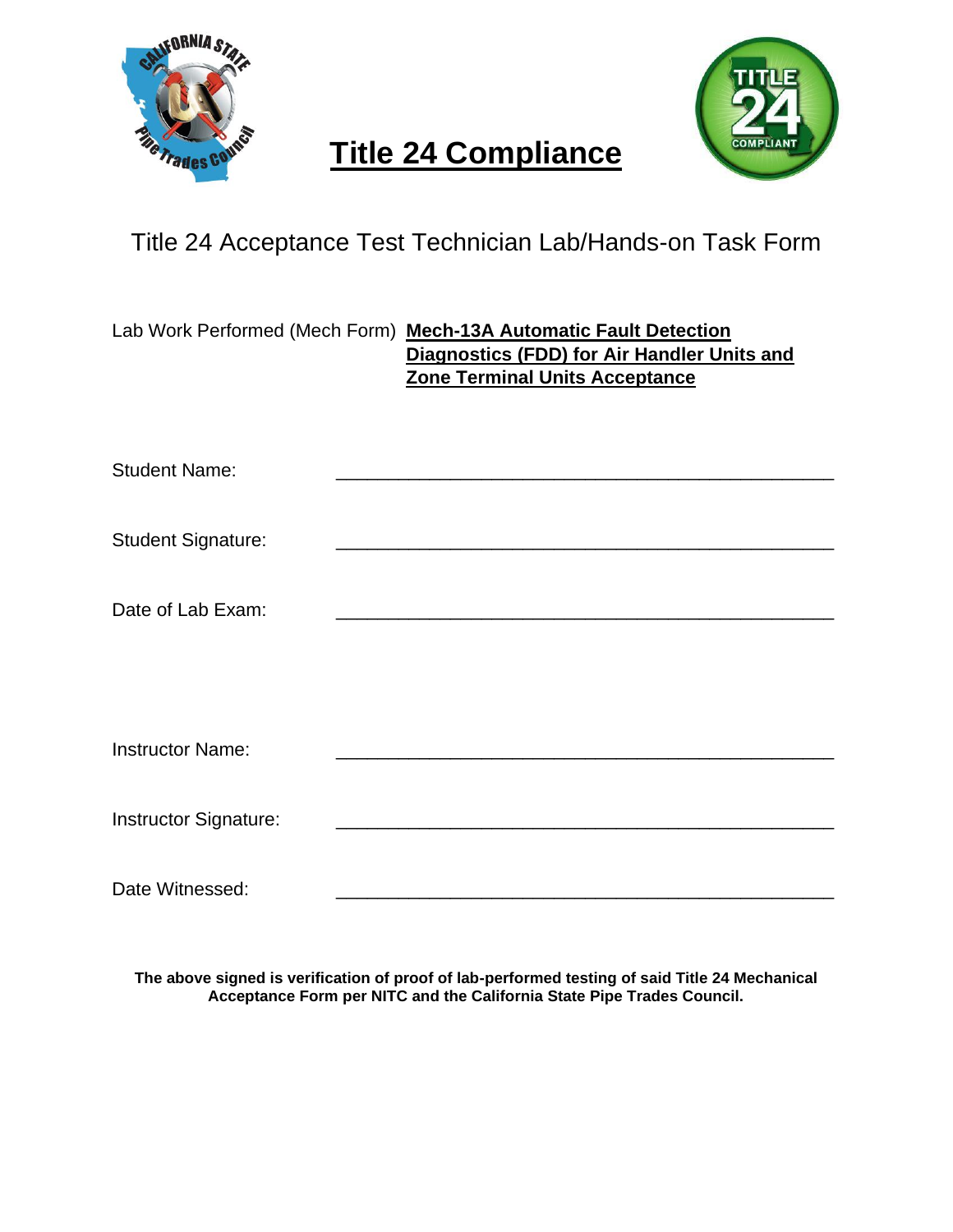



### Title 24 Acceptance Test Technician Lab/Hands-on Task Form

Lab Work Performed (Mech Form) **Mech-14A Distribution Energy Storage DX AC Acceptance**

| <b>Student Name:</b>      |  |
|---------------------------|--|
|                           |  |
| <b>Student Signature:</b> |  |
|                           |  |
| Date of Lab Exam:         |  |
|                           |  |
|                           |  |
|                           |  |
| <b>Instructor Name:</b>   |  |
|                           |  |
| Instructor Signature:     |  |
|                           |  |
| Date Witnessed:           |  |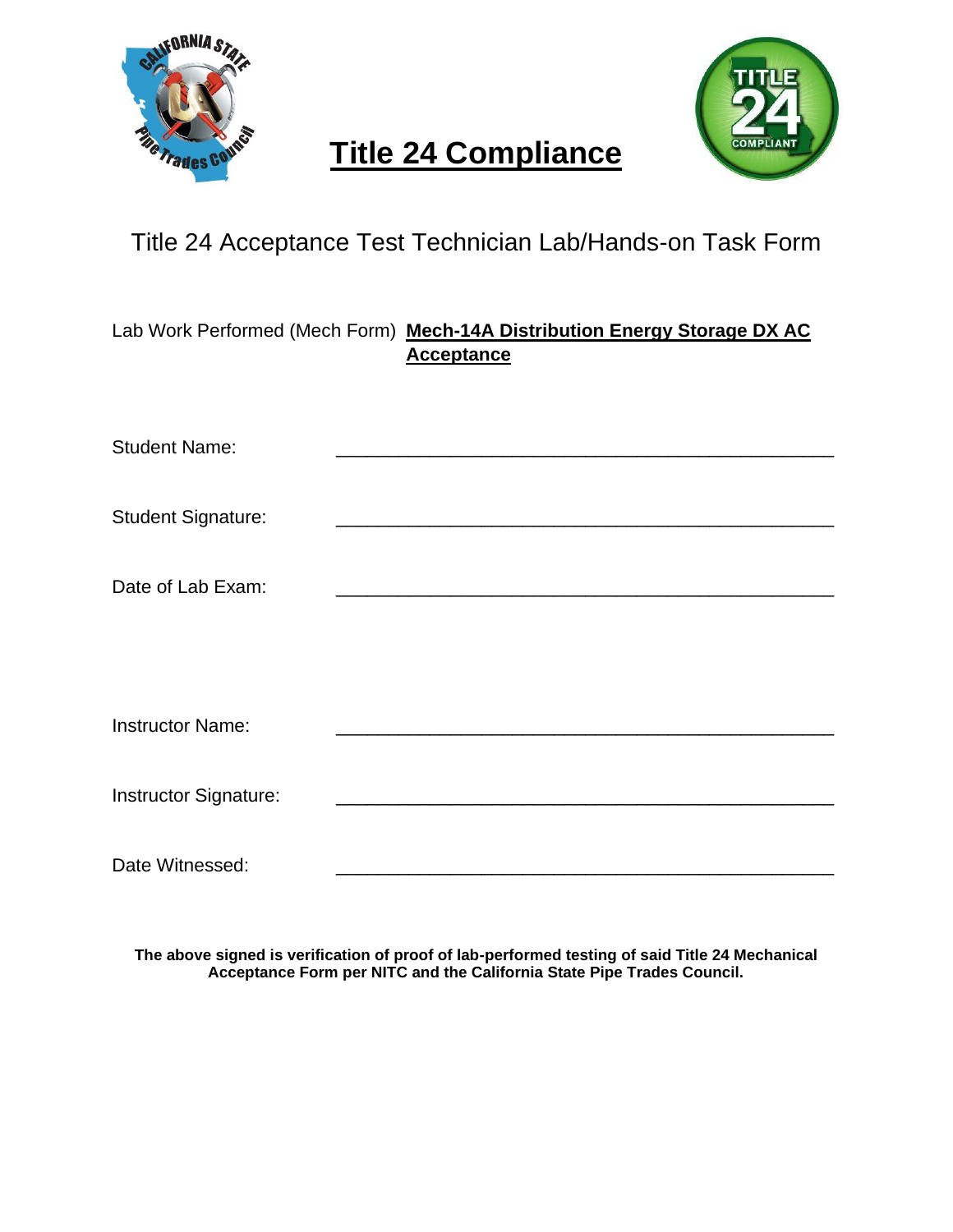



### Title 24 Acceptance Test Technician Lab/Hands-on Task Form

Lab Work Performed (Mech Form) **Mech-15A Thermal Energy Storage (TES) System Acceptance**

| <b>Student Name:</b>      |                                                                                                                                                                                                                                      |  |
|---------------------------|--------------------------------------------------------------------------------------------------------------------------------------------------------------------------------------------------------------------------------------|--|
|                           |                                                                                                                                                                                                                                      |  |
| <b>Student Signature:</b> |                                                                                                                                                                                                                                      |  |
|                           |                                                                                                                                                                                                                                      |  |
| Date of Lab Exam:         | <u>and the company of the company of the company of the company of the company of the company of the company of the company of the company of the company of the company of the company of the company of the company of the com</u> |  |
|                           |                                                                                                                                                                                                                                      |  |
|                           |                                                                                                                                                                                                                                      |  |
|                           |                                                                                                                                                                                                                                      |  |
| <b>Instructor Name:</b>   |                                                                                                                                                                                                                                      |  |
|                           |                                                                                                                                                                                                                                      |  |
| Instructor Signature:     |                                                                                                                                                                                                                                      |  |
|                           |                                                                                                                                                                                                                                      |  |
| Date Witnessed:           |                                                                                                                                                                                                                                      |  |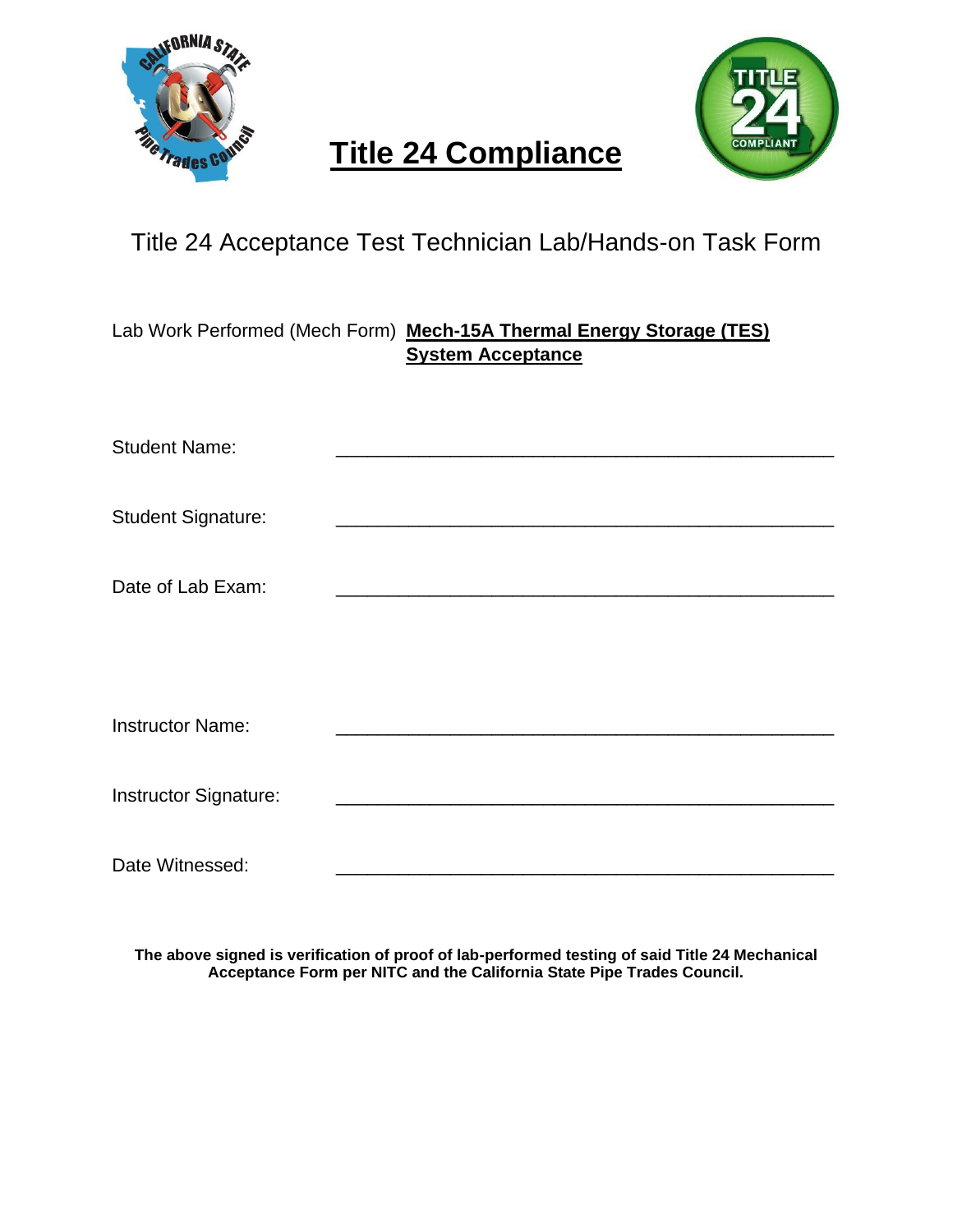



### Title 24 Acceptance Test Technician Lab/Hands-on Task Form

Lab Work Performed (Mech Form) **Mech-16A Supply Air Temperature Reset Controls Acceptance**

| <b>Student Name:</b>      |  |
|---------------------------|--|
|                           |  |
| <b>Student Signature:</b> |  |
|                           |  |
| Date of Lab Exam:         |  |
|                           |  |
|                           |  |
|                           |  |
| <b>Instructor Name:</b>   |  |
|                           |  |
| Instructor Signature:     |  |
|                           |  |
| Date Witnessed:           |  |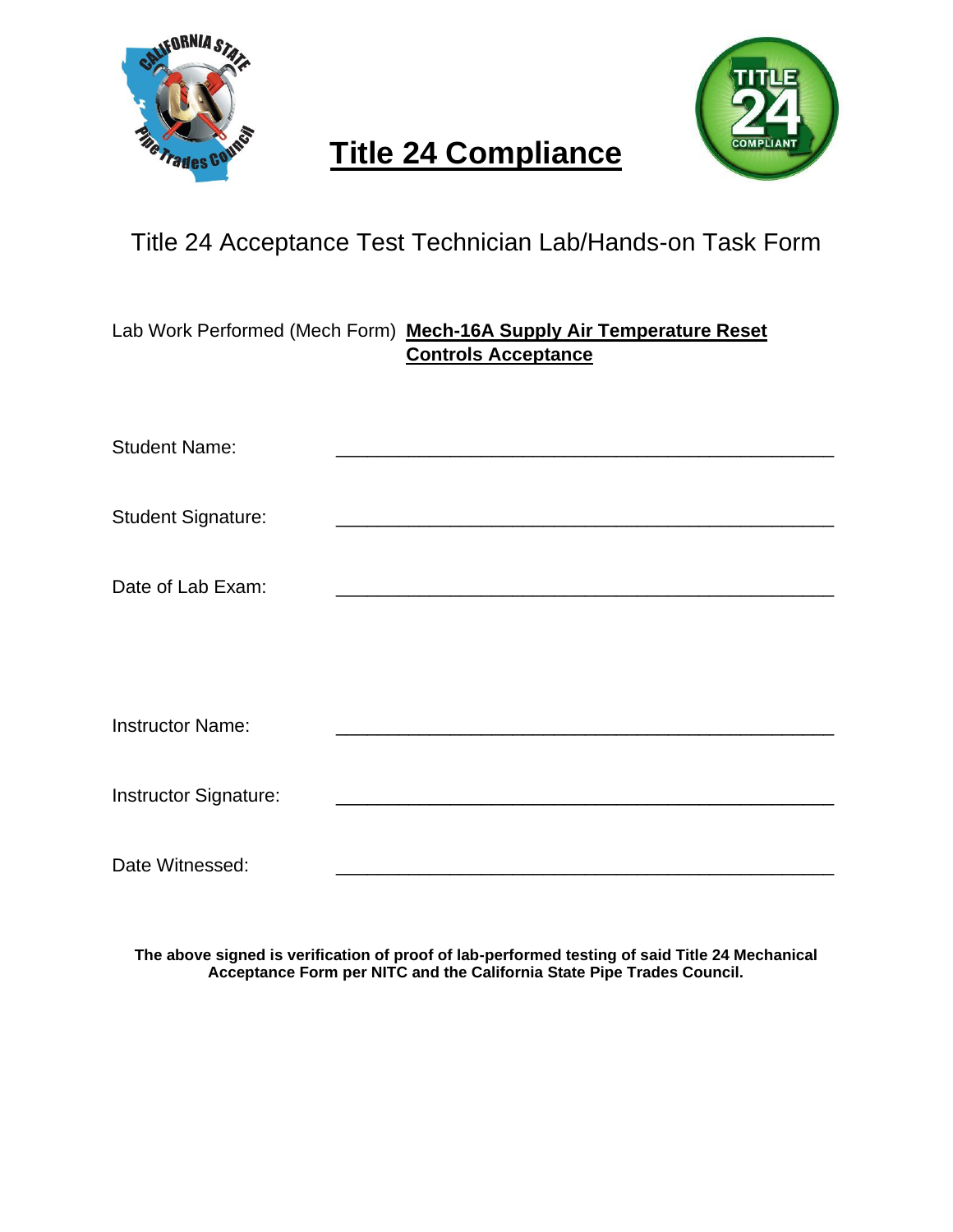



#### Title 24 Acceptance Test Technician Lab/Hands-on Task Form

Lab Work Performed (Mech Form) **Mech-17A Condenser Water Temperature Reset Controls Acceptance**

| <b>Student Name:</b>      |                                                                                                                                                                                                                                      |  |
|---------------------------|--------------------------------------------------------------------------------------------------------------------------------------------------------------------------------------------------------------------------------------|--|
|                           |                                                                                                                                                                                                                                      |  |
| <b>Student Signature:</b> |                                                                                                                                                                                                                                      |  |
|                           |                                                                                                                                                                                                                                      |  |
| Date of Lab Exam:         | <u>and the company of the company of the company of the company of the company of the company of the company of the company of the company of the company of the company of the company of the company of the company of the com</u> |  |
|                           |                                                                                                                                                                                                                                      |  |
|                           |                                                                                                                                                                                                                                      |  |
|                           |                                                                                                                                                                                                                                      |  |
| <b>Instructor Name:</b>   |                                                                                                                                                                                                                                      |  |
|                           |                                                                                                                                                                                                                                      |  |
| Instructor Signature:     |                                                                                                                                                                                                                                      |  |
|                           |                                                                                                                                                                                                                                      |  |
| Date Witnessed:           |                                                                                                                                                                                                                                      |  |